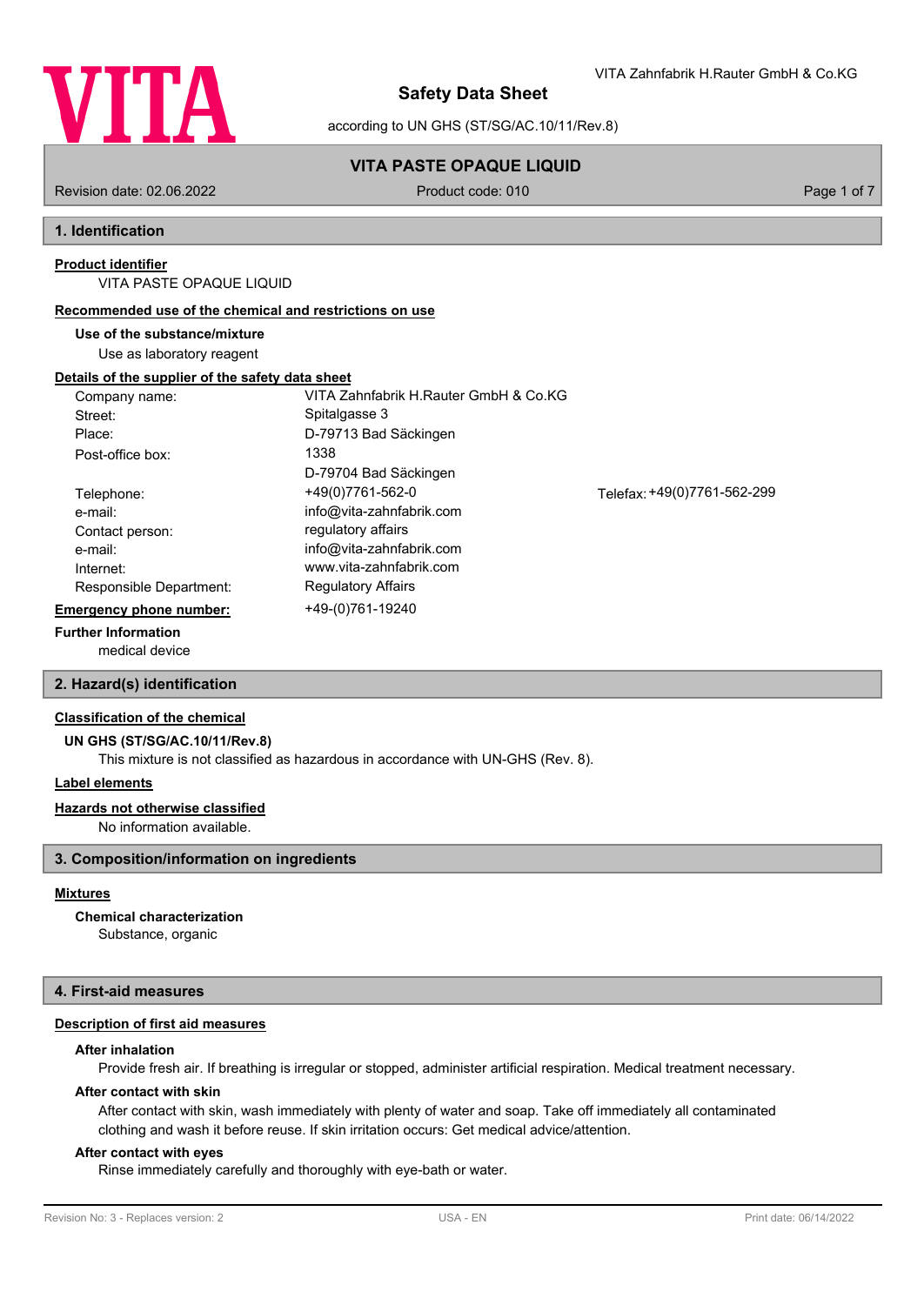

according to UN GHS (ST/SG/AC.10/11/Rev.8)

## **VITA PASTE OPAQUE LIQUID**

Revision date: 02.06.2022 Product code: 010 Page 2 of 7

## **After ingestion**

Rinse mouth immediately and drink plenty of water.

#### **Most important symptoms and effects, both acute and delayed**

No information available.

## **Indication of any immediate medical attention and special treatment needed**

Treat symptomatically.

#### **5. Fire-fighting measures**

#### **Extinguishing media**

#### **Suitable extinguishing media**

Co-ordinate fire-fighting measures to the fire surroundings.

## **Specific hazards arising from the chemical**

Non-flammable.

#### **Special protective equipment and precautions for fire-fighters**

In case of fire: Wear self-contained breathing apparatus.

#### **Additional information**

Collect contaminated fire extinguishing water separately. Do not allow entering drains or surface water.

#### **6. Accidental release measures**

#### **Personal precautions, protective equipment and emergency procedures**

#### **General advice**

Use personal protection equipment.

#### **Environmental precautions**

Do not allow to enter into surface water or drains.

#### **Methods and material for containment and cleaning up**

#### **Other information**

Absorb with liquid-binding material (sand, diatomaceous earth, acid- or universal binding agents). Treat the recovered material as prescribed in the section on waste disposal.

#### **Reference to other sections**

Safe handling: see section 7 Personal protection equipment (PPE): see section 8 Disposal: see section 13

#### **7. Handling and storage**

#### **Precautions for safe handling**

#### **Advice on safe handling**

No special measures are necessary.

#### **Advice on protection against fire and explosion**

No special fire protection measures are necessary.

#### **Advice on general occupational hygiene**

Take off contaminated clothing. Wash hands before breaks and after work. When using do not eat, drink, smoke, sniff.

#### **Conditions for safe storage, including any incompatibilities**

#### **Requirements for storage rooms and vessels**

Keep container tightly closed.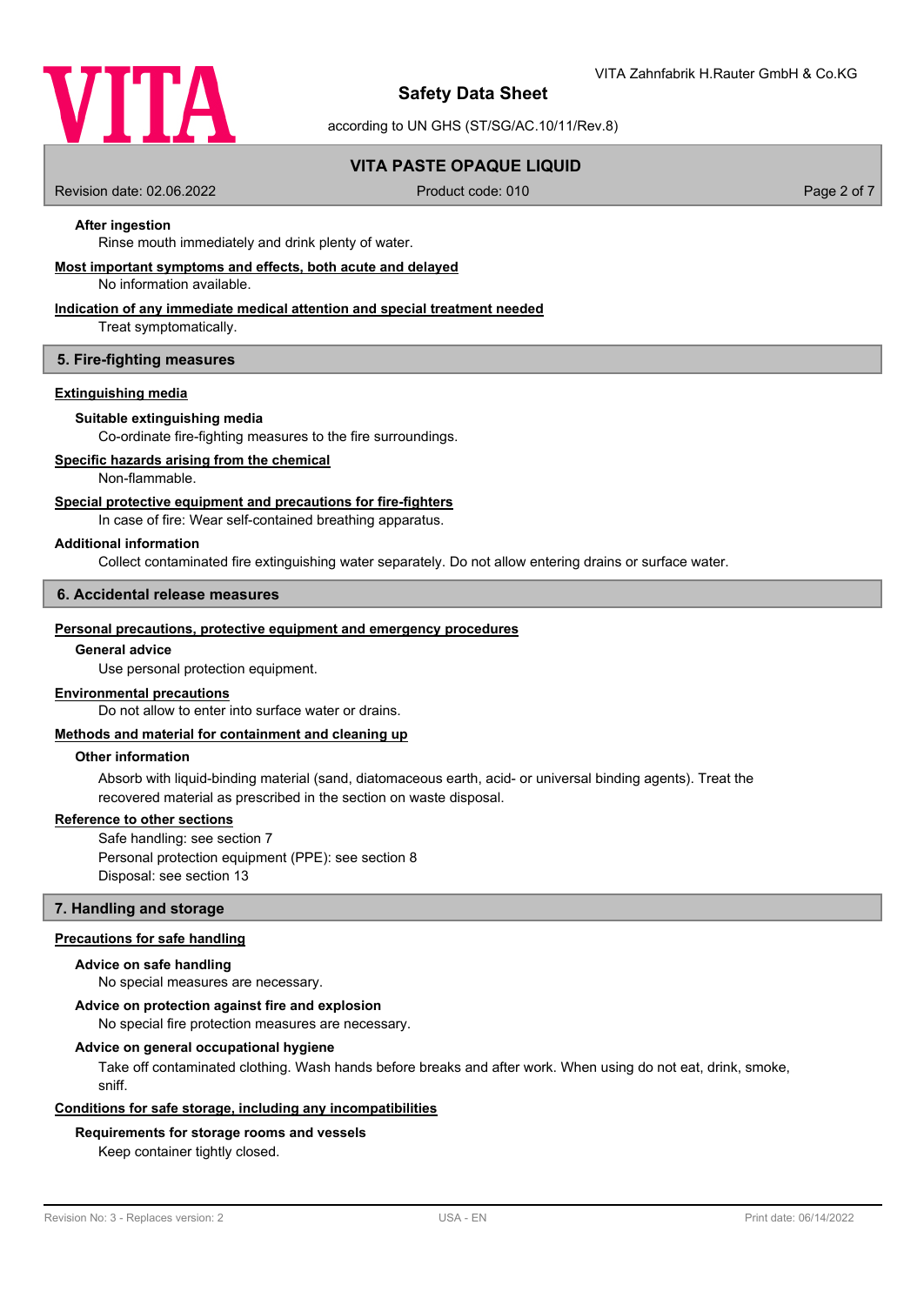

according to UN GHS (ST/SG/AC.10/11/Rev.8)

## **VITA PASTE OPAQUE LIQUID**

Revision date: 02.06.2022 Product code: 010 Page 3 of 7

#### **Hints on joint storage**

No special measures are necessary.

#### **8. Exposure controls/personal protection**

## **Control parameters**

#### **Exposure limits**

| CAS No  | <b>ISubstance</b>                           | ppm | mg/m <sup>31</sup> | $f$ / $c$ c | Category  | Origin |
|---------|---------------------------------------------|-----|--------------------|-------------|-----------|--------|
| 56-81-5 | <b>IGIvcerin (mist) Respirable fraction</b> |     | ວເ                 |             | TWA (8 h) | PEL    |

## **Exposure controls**



**Individual protection measures, such as personal protective equipment**

#### **Eye/face protection**

Wear eye/face protection.

#### **Hand protection**

When handling with chemical substances, protective gloves must be worn with the CE-label including the four control digits. The quality of the protective gloves resistant to chemicals must be chosen as a function of the specific working place concentration and quantity of hazardous substances. For special purposes, it is recommended to check the resistance to chemicals of the protective gloves mentioned above together with the supplier of these gloves. Recommended glove articles KCL Dermatril P NBR (Nitrile rubber)

## **Skin protection**

Use of protective clothing.

## **Respiratory protection**

In case of inadequate ventilation wear respiratory protection. Technical ventilation of workplace

#### **9. Physical and chemical properties**

#### **Information on basic physical and chemical properties**

| Physical state:                                               | Liquid         |                |
|---------------------------------------------------------------|----------------|----------------|
| Color:                                                        | colorless      |                |
| Odor:                                                         | characteristic |                |
| Changes in the physical state                                 |                |                |
| Melting point/freezing point:                                 |                | not determined |
| Boiling point or initial boiling point and<br>boiling range:  |                | 207 °C         |
| Flash point:                                                  |                | 109 °C         |
| <b>Flammability</b>                                           |                |                |
| Solid/liquid:                                                 |                | not applicable |
| Gas:                                                          |                | not applicable |
| <b>Explosive properties</b><br>The product is not: Explosive. |                |                |
| Lower explosion limits:                                       |                | not determined |
| Upper explosion limits:                                       |                | not determined |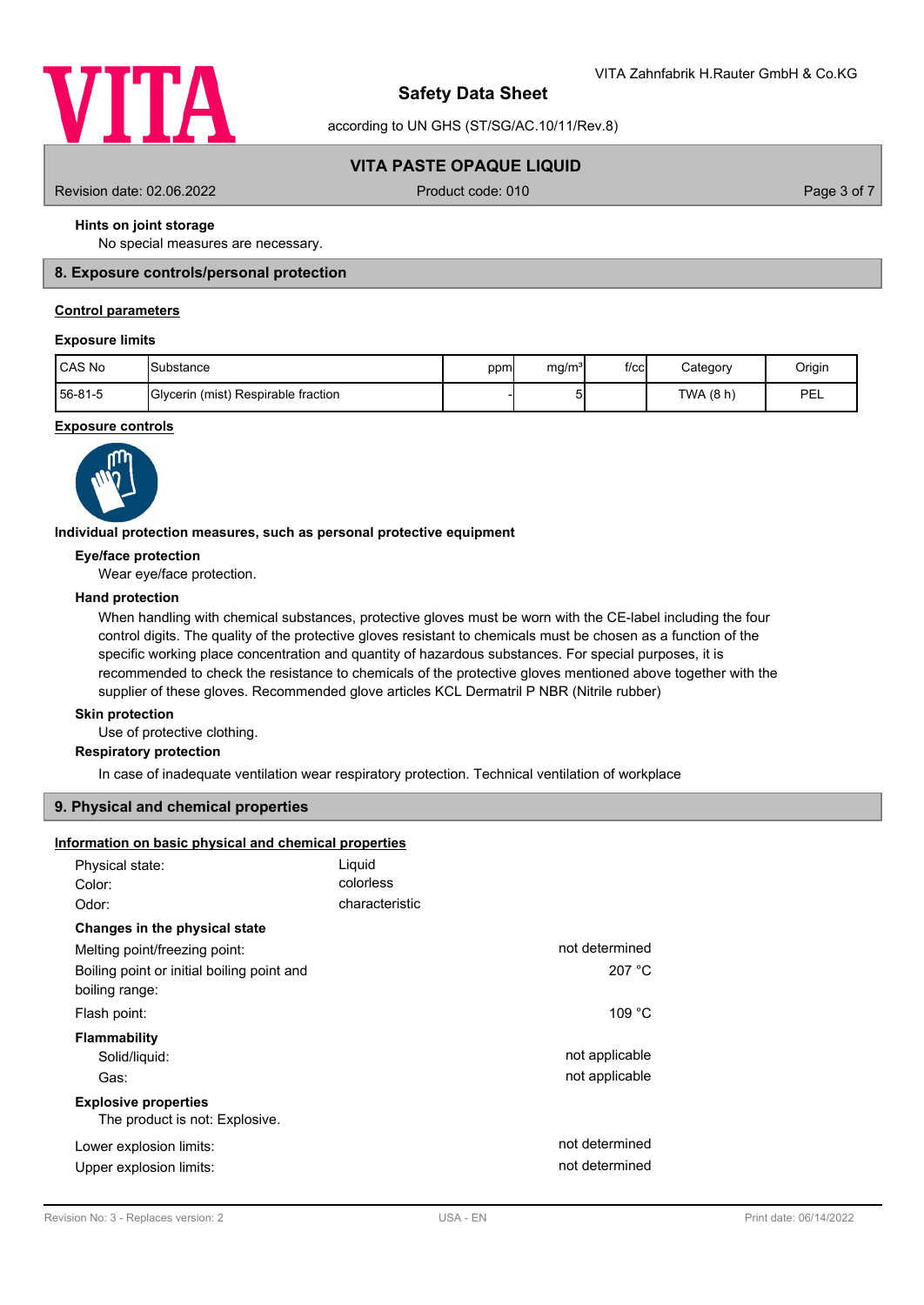

according to UN GHS (ST/SG/AC.10/11/Rev.8)

| <b>VITA PASTE OPAQUE LIQUID</b>                    |                           |             |  |  |
|----------------------------------------------------|---------------------------|-------------|--|--|
| Revision date: 02.06.2022                          | Product code: 010         | Page 4 of 7 |  |  |
| Auto-ignition temperature:                         | 375 °C                    |             |  |  |
| Self-ignition temperature                          |                           |             |  |  |
| Solid:                                             | not applicable            |             |  |  |
| Gas:                                               | not applicable            |             |  |  |
| Decomposition temperature:                         | not determined            |             |  |  |
| pH-Value:                                          | not determined            |             |  |  |
| Solubility in other solvents<br>not determined     |                           |             |  |  |
| Partition coefficient n-octanol/water:             | not determined            |             |  |  |
| Vapor pressure:<br>(at 20 $°C$ )                   | $0.1$ hPa                 |             |  |  |
| Density:                                           | 1,06100 g/cm <sup>3</sup> |             |  |  |
| Relative vapour density:                           | not determined            |             |  |  |
| Other information                                  |                           |             |  |  |
| Information with regard to physical hazard classes |                           |             |  |  |
| Oxidizing properties                               |                           |             |  |  |
| Not oxidising.                                     |                           |             |  |  |
| Other safety characteristics                       |                           |             |  |  |
| Solid content:                                     | 0,0%                      |             |  |  |
| Evaporation rate:                                  | not determined            |             |  |  |

## **10. Stability and reactivity**

#### **Reactivity**

No hazardous reaction when handled and stored according to provisions.

#### **Chemical stability**

The product is stable under storage at normal ambient temperatures.

#### **Possibility of hazardous reactions**

No known hazardous reactions.

## **Conditions to avoid**

none

#### **Incompatible materials**

No information available.

#### **Hazardous decomposition products**

No known hazardous decomposition products.

## **11. Toxicological information**

## **Information on toxicological effects**

#### **Acute toxicity**

Based on available data, the classification criteria are not met.

#### **Irritation and corrosivity**

Based on available data, the classification criteria are not met.

#### **Sensitizing effects**

Based on available data, the classification criteria are not met.

#### **Carcinogenic/mutagenic/toxic effects for reproduction**

Based on available data, the classification criteria are not met.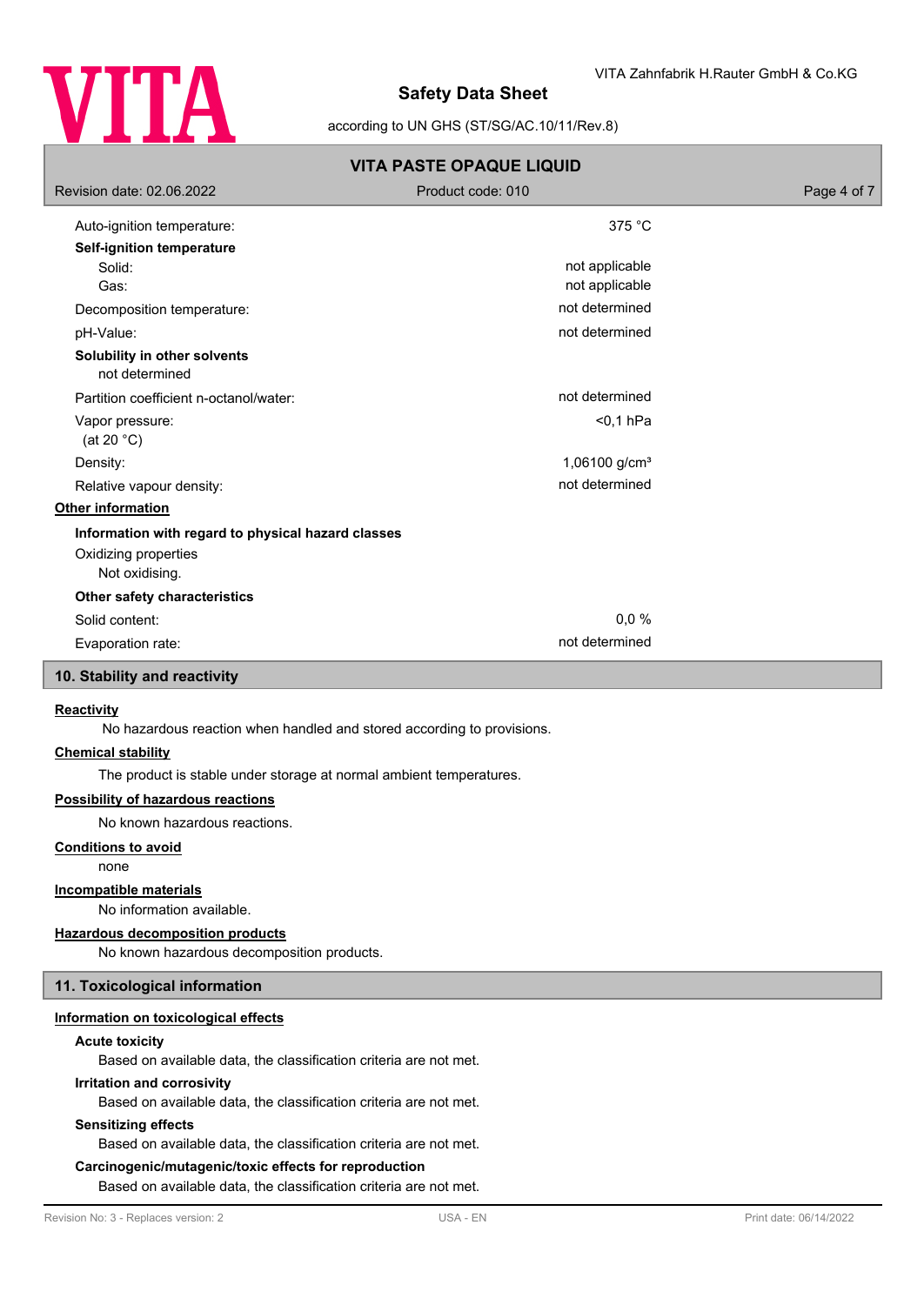

according to UN GHS (ST/SG/AC.10/11/Rev.8)

## **VITA PASTE OPAQUE LIQUID**

Revision date: 02.06.2022 Product code: 010 Page 5 of 7

## **Specific target organ toxicity (STOT) - single exposure**

Based on available data, the classification criteria are not met.

## **Specific target organ toxicity (STOT) - repeated exposure**

Based on available data, the classification criteria are not met.

#### **Aspiration hazard**

Based on available data, the classification criteria are not met.

#### **Additional information on tests**

The mixture is classified as not hazardous according to regulation (EC) No 1272/2008 [CLP].

#### **12. Ecological information**

#### **Ecotoxicity**

The product is not: Ecotoxic.

## **Persistence and degradability**

The product has not been tested.

#### **Bioaccumulative potential**

The product has not been tested.

## **Mobility in soil**

The product has not been tested.

## **Endocrine disrupting properties**

This product does not contain a substance that has endocrine disrupting properties with respect to non-target organisms as no components meets the criteria.

# **Other adverse effects**

No information available.

# **Further information**

Avoid release to the environment.

## **13. Disposal considerations**

#### **Waste treatment methods**

#### **Disposal recommendations**

Do not allow to enter into surface water or drains. Dispose of waste according to applicable legislation.

#### **Contaminated packaging**

Wash with plenty of water. Completely emptied packages can be recycled.

## **14. Transport information**

#### **Marine transport (IMDG)**

| No dangerous good in sense of this transport regulation. |
|----------------------------------------------------------|
| No dangerous good in sense of this transport regulation. |
| No dangerous good in sense of this transport regulation. |
| No dangerous good in sense of this transport regulation. |
|                                                          |
| No dangerous good in sense of this transport regulation. |
| No dangerous good in sense of this transport regulation. |
| No dangerous good in sense of this transport regulation. |
| No dangerous good in sense of this transport regulation. |
|                                                          |
| No.                                                      |
|                                                          |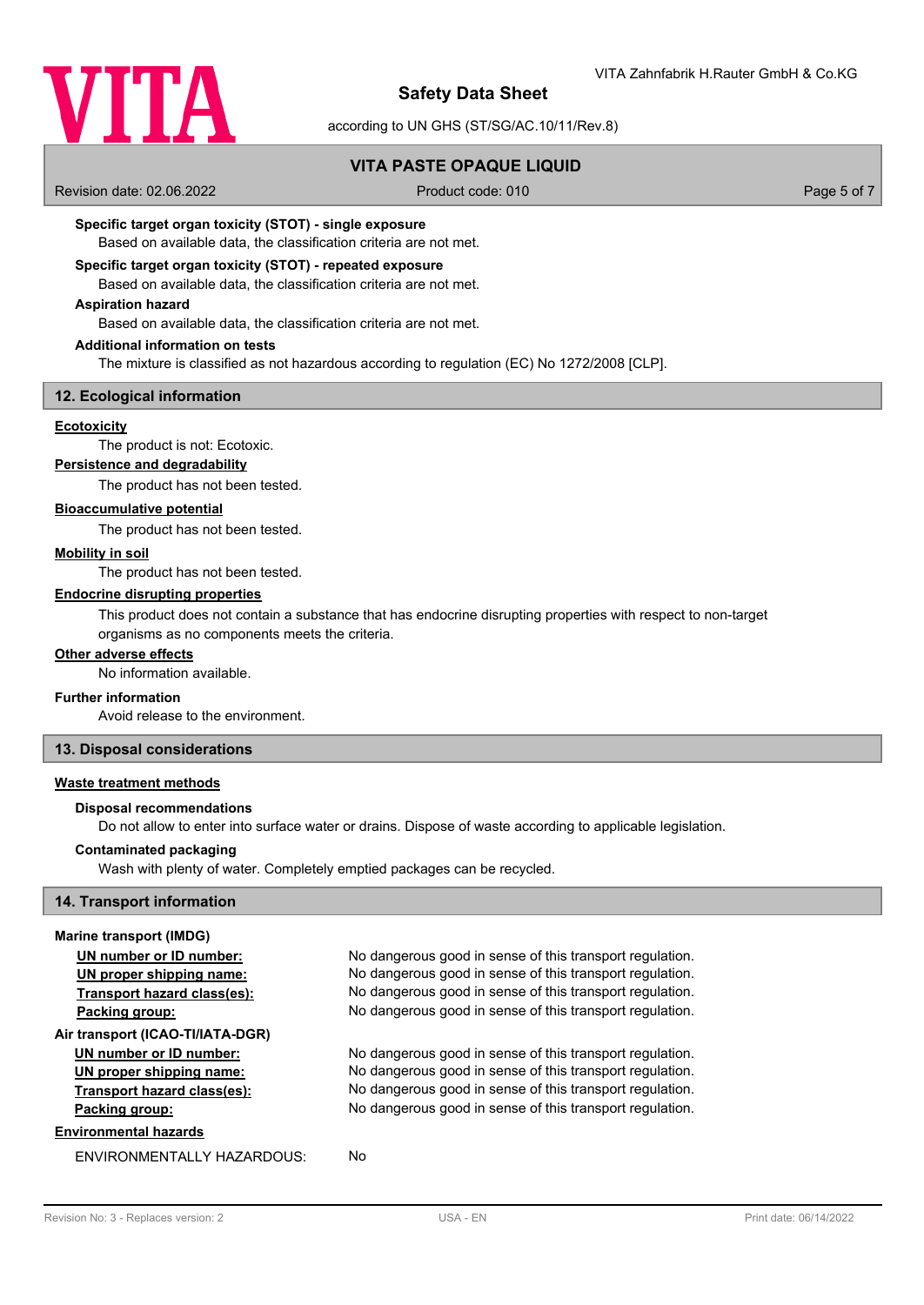

according to UN GHS (ST/SG/AC.10/11/Rev.8)

## **VITA PASTE OPAQUE LIQUID**

Revision date: 02.06.2022 Product code: 010 Page 6 of 7

# **Special precautions for user**

No information available.

## **Transport in bulk according to Annex II of MARPOL 73/78 and the IBC Code**

not applicable

#### **15. Regulatory information**

#### **National regulatory information**

Skin resorption/Sensitization: Causes allergic hypersensitivity reactions.

## **16. Other information**

#### **Changes**

This data sheet contains changes from the previous version in section(s): 2,4,7,8,9,15,16.

#### **Abbreviations and acronyms**

ADR: Accord européen sur le transport des marchandises dangereuses par Route (European Agreement concerning the International Carriage of Dangerous Goods by Road) IMDG: International Maritime Code for Dangerous Goods IATA: International Air Transport Association GHS: Globally Harmonized System of Classification and Labelling of Chemicals EINECS: European Inventory of Existing Commercial Chemical Substances ELINCS: European List of Notified Chemical Substances CAS: Chemical Abstracts Service LC50: Lethal concentration, 50% LD50: Lethal dose, 50% CLP: Classification, labelling and Packaging REACH: Registration, Evaluation and Authorization of Chemicals GHS: Globally Harmonised System of Classification, Labelling and Packaging of Chemicals UN: United Nations DNEL: Derived No Effect Level DMEL: Derived Minimal Effect Level PNEC: Predicted No Effect Concentration ATE: Acute toxicity estimate LL50: Lethal loading, 50% EL50: Effect loading, 50% EC50: Effective Concentration 50% ErC50: Effective Concentration 50%, growth rate NOEC: No Observed Effect Concentration BCF: Bio-concentration factor PBT: persistent, bioaccumulative, toxic vPvB: very persistent, very bioaccumulative RID: Regulations concerning the international carriage of dangerous goods by rail ADN: European Agreement concerning the International Carriage of Dangerous Goods by Inland Waterways (Accord européen relatif au transport international des marchandises dangereuses par voies de navigation intérieures) EmS: Emergency Schedules MFAG: Medical First Aid Guide ICAO: International Civil Aviation Organization MARPOL: International Convention for the Prevention of Marine Pollution from Ships IBC: Intermediate Bulk Container SVHC: Substance of Very High Concern For abbreviations and acronyms, see table at http://abbrev.esdscom.eu